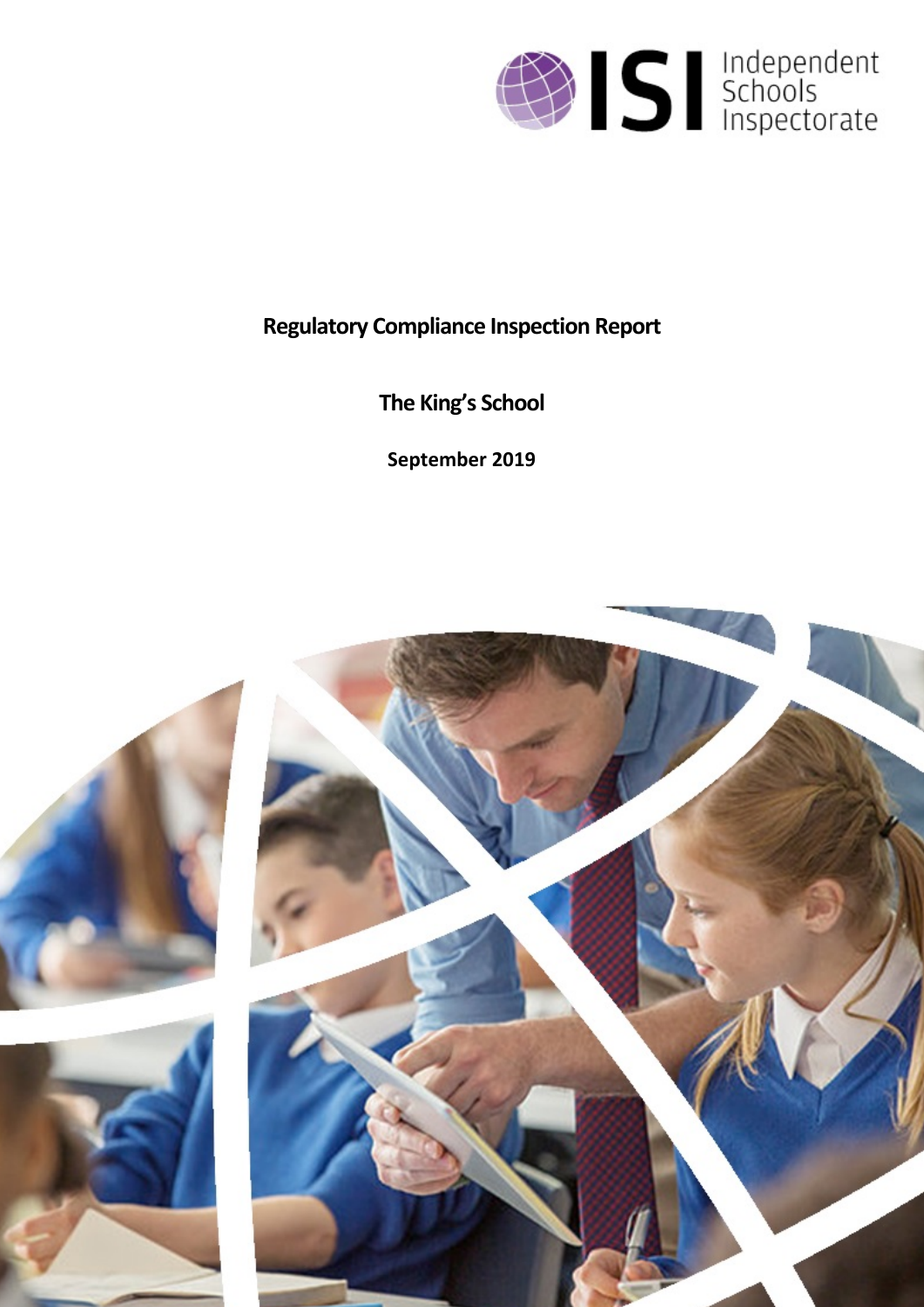## <span id="page-1-0"></span>**Contents**

| <b>Contents</b> |                                                                      |                         |
|-----------------|----------------------------------------------------------------------|-------------------------|
|                 | <b>School's Details</b>                                              | 3                       |
| 1.              | <b>Background Information</b>                                        | 4                       |
|                 | <b>About the school</b>                                              | 4                       |
|                 | What the school seeks to do                                          | 4                       |
|                 | About the pupils                                                     | 4                       |
| 2.              | <b>Regulatory Compliance Inspection</b>                              | 5                       |
|                 | <b>Preface</b>                                                       | 5                       |
|                 | <b>Key findings</b>                                                  | 6                       |
|                 | PART 1 - Quality of education provided                               | 6                       |
|                 | PART 2 - Spiritual, moral, social and cultural development of pupils | 6                       |
|                 | PART 3 – Welfare, health and safety of pupils                        | 6                       |
|                 | PART 4 – Suitability of staff, supply staff, and proprietors         | 6                       |
|                 | PART 5 - Premises of and accommodation at schools                    | $\overline{\mathbf{z}}$ |
|                 | <b>PART 6 - Provision of information</b>                             | $\overline{\mathbf{z}}$ |
|                 | PART 7 - Manner in which complaints are handled                      | $\overline{\mathbf{z}}$ |
|                 | PART 8 - Quality of leadership in and management of schools          | 7                       |
| 3.              | <b>Inspection Evidence</b>                                           | 8                       |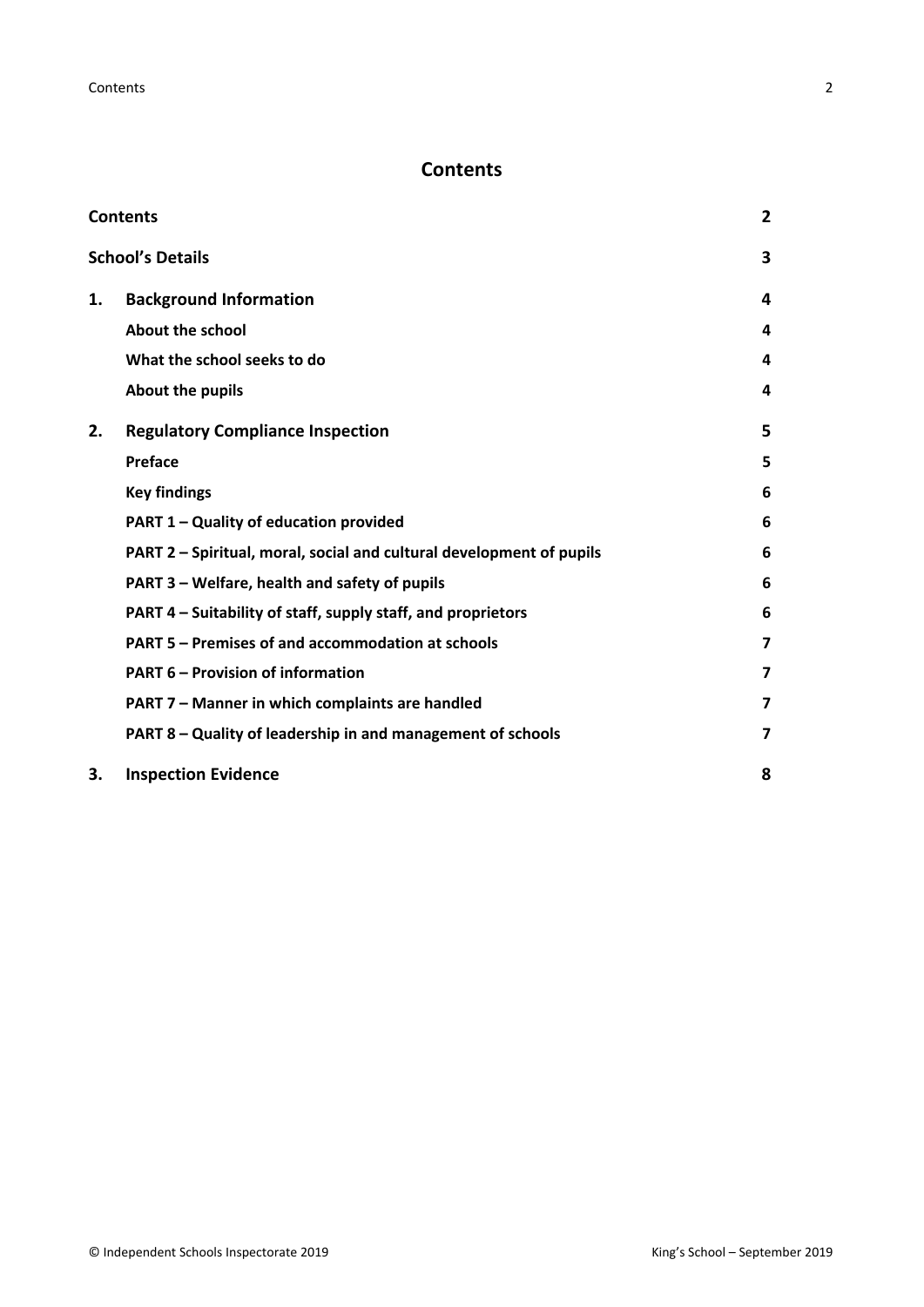| <b>School</b>                    | The King's School         |    |                |    |
|----------------------------------|---------------------------|----|----------------|----|
| <b>DfE</b> number                | 919/6224                  |    |                |    |
| <b>Registered charity number</b> | 291913                    |    |                |    |
| <b>Address</b>                   | The King's School         |    |                |    |
|                                  | Elmfield                  |    |                |    |
|                                  | Ambrose Lane              |    |                |    |
|                                  | Harpenden                 |    |                |    |
|                                  | Hertfordshire             |    |                |    |
|                                  | AL5 4DU                   |    |                |    |
| Telephone number                 | 01582 767566              |    |                |    |
| <b>Email address</b>             | office@thekingsschool.com |    |                |    |
| Principal                        | Mr Clive Case             |    |                |    |
| <b>Chair of Trustees</b>         | Mr David Crook            |    |                |    |
| Age range                        | 4 to 16                   |    |                |    |
| Number of pupils on roll         | 150                       |    |                |    |
|                                  | <b>EYFS</b>               | 5  | <b>Juniors</b> | 52 |
|                                  | <b>Seniors</b>            | 93 |                |    |
| <b>Inspection dates</b>          | 18 to 19 September 2019   |    |                |    |

# <span id="page-2-0"></span>**School's Details**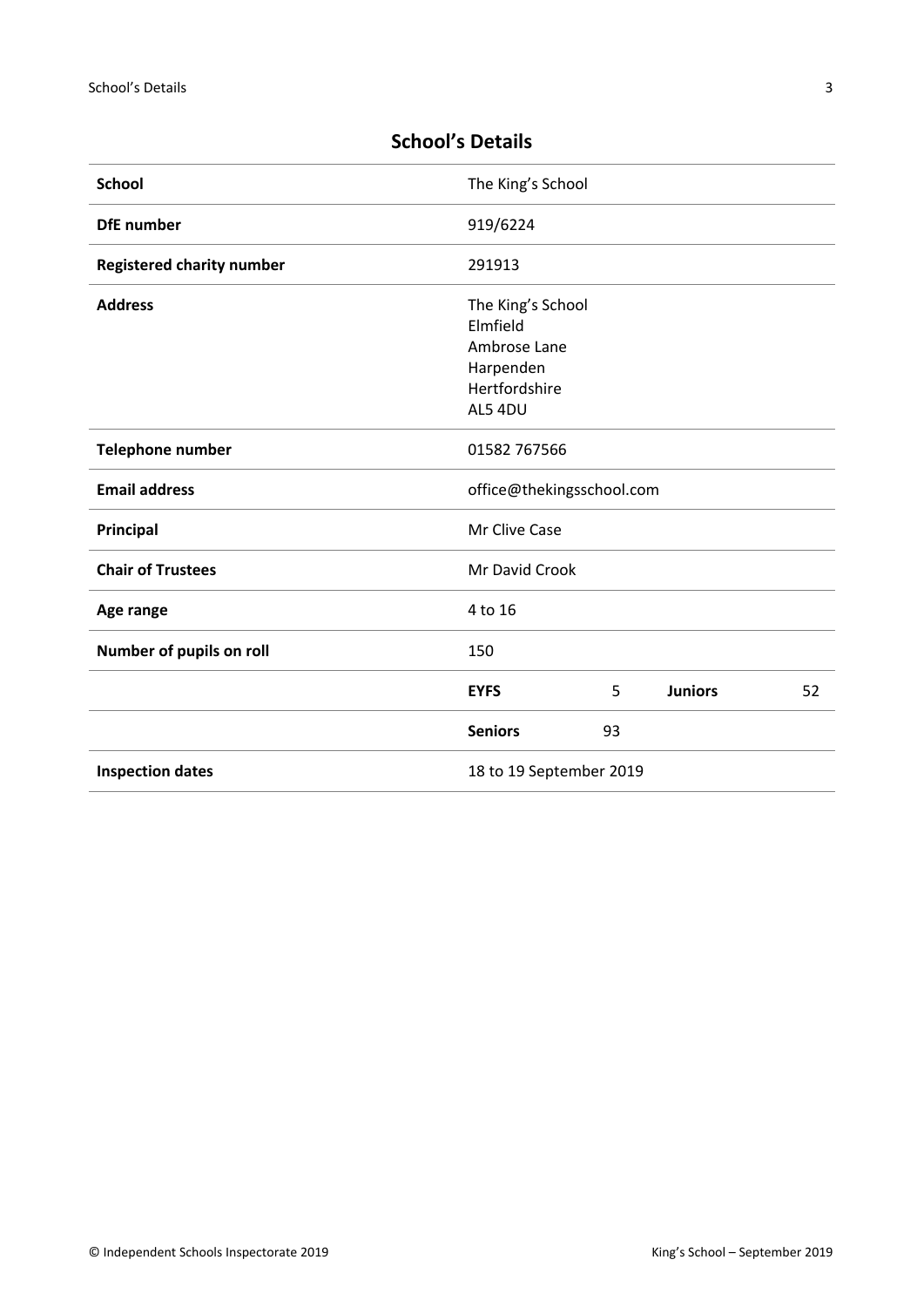## <span id="page-3-0"></span>**1. Background Information**

#### <span id="page-3-1"></span>**About the school**

- 1.1 The King's School is an independent, Christian, co-educational day school for pupils aged between 4 and 16 years. Founded in 1982 by a group of churches, it moved to its current location in 1987.
- 1.2 The school is owned and managed by Kingdom Education Limited and is a registered charity. It is governed by the trustees of the charity who are also directors of the company.
- 1.3 The school comprises: an Early Years Foundation Stage (EYFS) for children aged from 4 years; junior school for pupils aged from 5 to 11 years; senior school for pupils aged from 11 to 16 years.

#### <span id="page-3-2"></span>**What the school seeks to do**

1.4 The school aims to provide a quality academic education in a vibrant environment which reinforces the Christian upbringing that its pupils experience at home. The school seeks to offer outstanding pastoral care with small class sizes. The school promotes its values through 'The King's School Way' which places an emphasis on kindness and respect.

#### <span id="page-3-3"></span>**About the pupils**

1.5 Pupils come from a range of backgrounds, mostly from white and BAME British families living within a 20-mile radius of the school. Nationally standardised test data provided by the school indicate that the ability of the pupils is above average. The school has identified 33 pupils as having special educational needs and/or disabilities (SEND), which include dyslexia and mild autistic spectrum disorder, all of whom receive additional specialist help. No pupil in the school has an education, health and care (EHC) plan. English is an additional language (EAL) for five pupils, whose needs are supported by their classroom teachers. The school curriculum is modified for the most able pupils and other pupils because of their special talents in sport.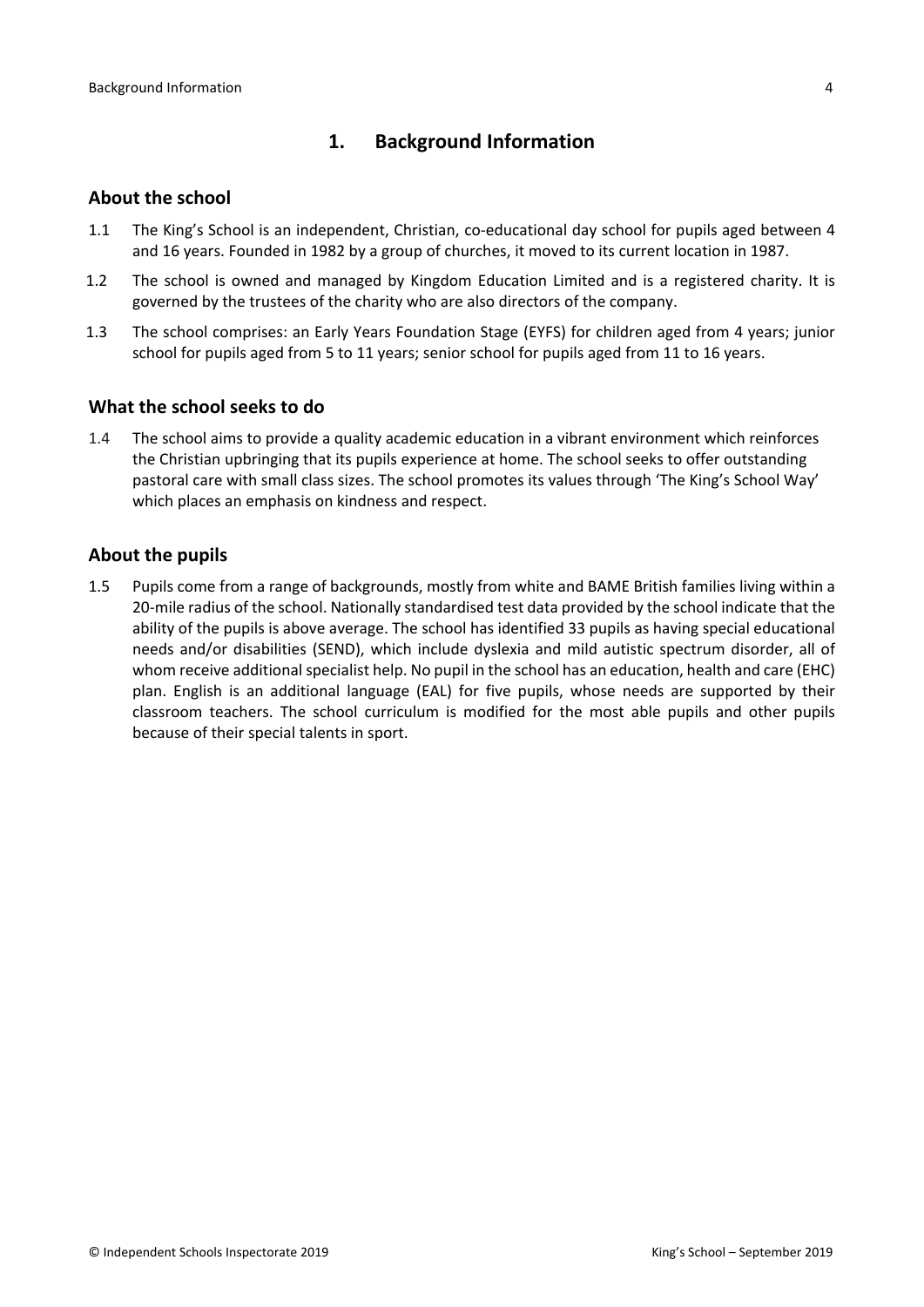## <span id="page-4-0"></span>**2. Regulatory Compliance Inspection**

#### <span id="page-4-1"></span>**Preface**

The registration authority for independent schools is the Department for Education (DfE), which directs inspection according to a specified frequency or at any time where the DfE has particular concerns about a school. The Independent Schools Inspectorate (ISI) is the body approved by the Secretary of State for the purpose of inspecting schools which are, or whose heads are, in membership of the associations which form the Independent Schools Council (ISC) and reporting on the extent to which they meet the Independent School Standards ('the standards') in the Schedule to the Education (Independent School Standards) Regulations 2014. Accordingly, inspection records whether the school meets each of these standards, which are arranged in eight Parts, each of which is divided into separate paragraphs. The inspection of schools that have early years settings not requiring registration similarly records whether the school complies with key provisions of the Early Years Foundation Stage statutory framework is considered. Additionally, the inspection reports on the school's accessibility plan under Schedule 10 of the Equality Act 2010 and the ban on corporal punishment under section 548 of the Education Act 1996. It comments on the progress made by the school in meeting the compliance action points set out in the school's most recent statutory inspection.

All association independent schools will have an inspection within three years from April 2016, in accordance with the Framework and DfE requirements. The inspection may be of COMPLIANCE ONLY or a combined inspection of EDUCATIONAL QUALITY AND COMPLIANCE depending on a number of factors, including findings from their most recent inspection. Schools judged not to meet the standards may also be subject to a progress monitoring visit before their next routine inspection. The progress monitoring visit will judge whether the school has taken the necessary action to meet any un-met standards identified at their previous inspection.

The inspection was also carried out under the arrangements of the ISC Associations for the maintenance and improvement of the quality of their membership.

**This is a COMPLIANCE ONLY inspection and as such reports only on the school's compliance with the standards.** The standards represent minimum requirements and judgements are given either as **met** or as **not met**. All schools are required to meet all the standards applicable to them. Where the minimum requirements are not met, this is clearly indicated in the relevant section of the report and the school is required to take the actions specified.

Inspections do not include matters that are outside of the regulatory framework described above, such as: an exhaustive health and safety audit; compliance with data protection requirements; an in-depth examination of the structural condition of the school, its services or other physical features; contractual arrangements with parents; an investigation of the financial viability of the school or its accounting procedures.

Inspectors may be aware of individual safeguarding concerns, allegations and complaints as part of the inspection process. Such matters will not usually be referred to specifically in published reports in this document but will have been considered by the team in reaching its judgements.

Links to the full regulations and requirements can be found here: The Education (Independent School Standards) Regulations 2014, Early Years Foundation Stage Statutory [Framework.](https://www.gov.uk/government/publications/early-years-foundation-stage-framework--2)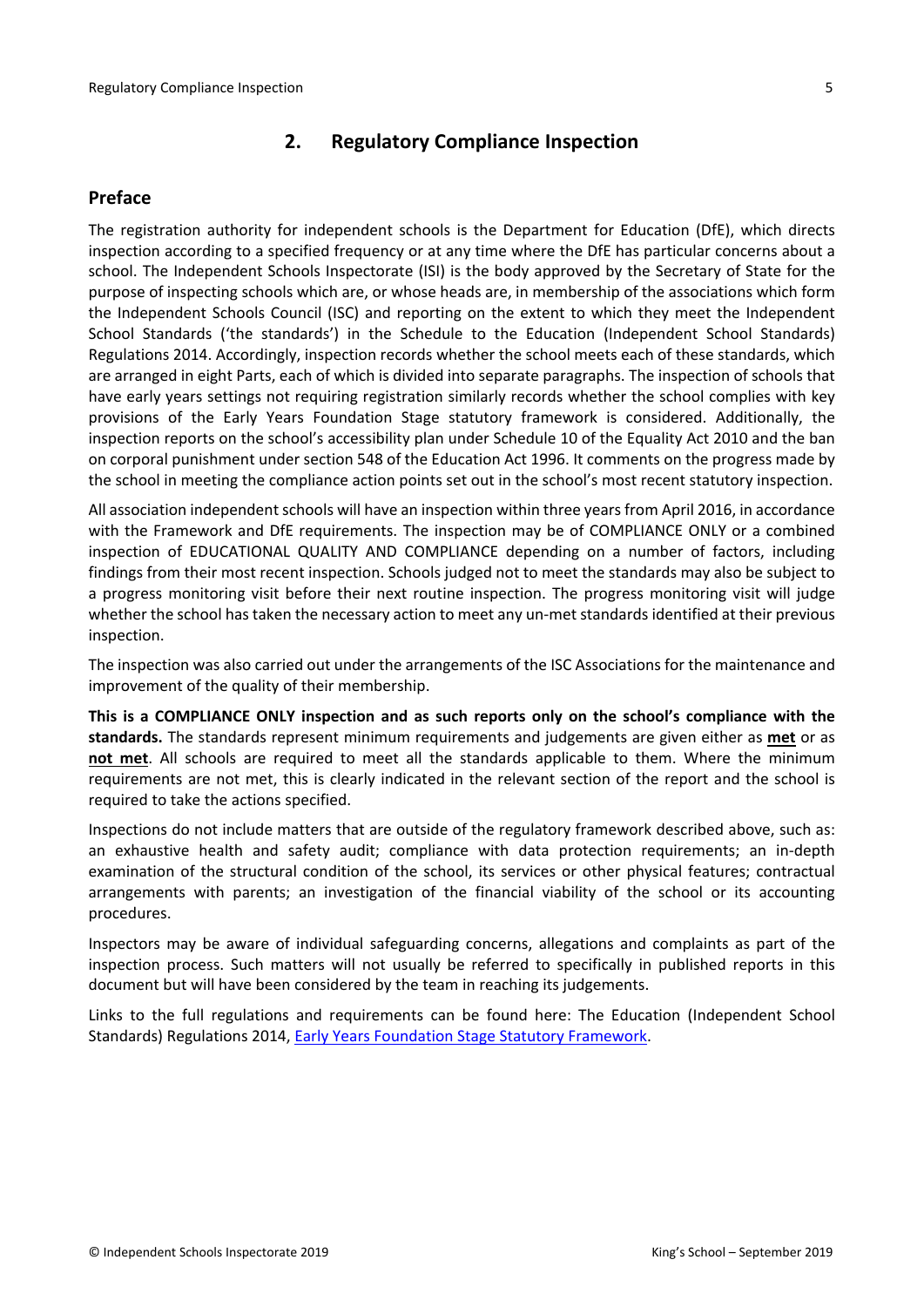## <span id="page-5-0"></span>**Key findings**

2.1 The school meets the standards in the schedule to the Education (Independent School Standards) Regulations 2014, and relevant requirements of the statutory framework for the Early Years Foundation Stage, and associated requirements, and no further action is required as a result of this inspection.

## <span id="page-5-1"></span>**PART 1 – Quality of education provided**

- 2.2 In the junior school, the school uses its own framework to determine attainment, instead of the national framework.
- 2.3 At GCSE in the years 2017 to 2018, performance has been above the national average for maintained schools.
- 2.4 The curriculum is documented, supported by appropriate plans and schemes of work for the pupils and covers the required breadth of material. The teaching enables pupils to make good progress, encompasses effective behaviour management and is supported by suitable resources. A suitable framework for the assessment of pupils' performance is in place.
- **2.5 The standards relating to the quality of education [paragraphs 1–4] are met.**

## <span id="page-5-2"></span>**PART 2 – Spiritual, moral, social and cultural development of pupils**

- 2.6 Principles and values are actively promoted which facilitate the personal development of pupils as responsible, tolerant, law-abiding citizens.
- **2.7 The standard relating to spiritual, moral, social and cultural development [paragraph 5] is met.**

#### <span id="page-5-3"></span>**PART 3 – Welfare, health and safety of pupils**

- 2.8 Arrangements are made to safeguard and promote the welfare of pupils by means that pay due regard to current statutory guidance; good behaviour is promoted; bullying is prevented so far as reasonably practicable; health and safety requirements are met, including those relating to fire safety; provision is made for first aid. Pupils are properly supervised; admission and attendance registers are maintained, as required, and there is a strategic approach to risk assessment. A disability access plan is in place.
- **2.9 The standardsrelating to welfare, health and safety [paragraphs 6–16], the requirement of Schedule 10 of the Equality Act 2010, and the ban on corporal punishment undersection 548 of the Education Act 1996 are met.**

#### <span id="page-5-4"></span>**PART 4 – Suitability of staff, supply staff, and proprietors**

- 2.10 The school makes appropriate checks to ensure the suitability of staff, supply staff and proprietors, and a register is kept as required.
- **2.11 The standards relating to the suitability of those in contact with pupils at the school [paragraphs 17–21] are met.**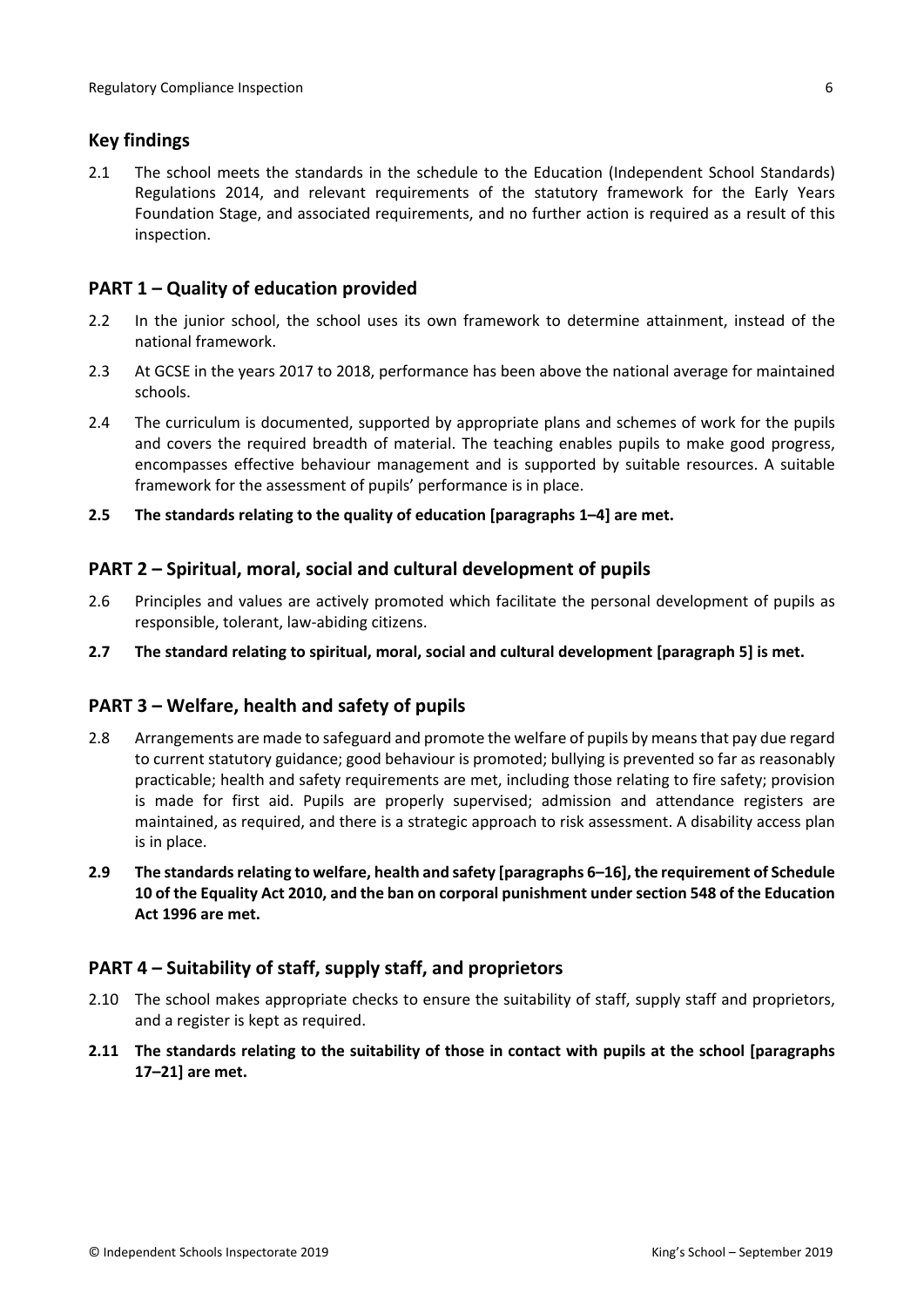## <span id="page-6-0"></span>**PART 5 – Premises of and accommodation at schools**

2.12 Suitable toilet and changing facilities, and showering facilities where required by the standard, and appropriate accommodation for pupils' medical and therapy needs are provided. The premises are maintained to a standard commensurate with health and safety; acoustics and lighting are appropriate; water provision is adequate. Suitable outdoor space is provided for physical education and outdoor play.

#### **2.13 The standards relating to the premises and accommodation [paragraphs 22–31] are met.**

#### <span id="page-6-1"></span>**PART 6 – Provision of information**

- 2.14 A range of information is variously published, provided or made available to parents, inspectors and the Department for Education. These include details about the proprietor, the ethos of the school and the curriculum, and of the school's arrangements for admission, behaviour and exclusions, bullying, health and safety, first aid, details of the complaints procedure, and the number of complaints registered under the formal procedure during the preceding school year, and the provision for any with education, health and care plans or English as an additional language. They also include particulars of the school's academic performance during the preceding school year, inspection reports and (for parents only) a report at least annually of their own child's progress. The safeguarding policy is posted on the school's website.
- **2.15 The standard relating to the provision of information [paragraph 32] is met.**

#### <span id="page-6-2"></span>**PART 7 – Manner in which complaints are handled**

- 2.16 Parental complaints, if any, are handled effectively through a three-stage process, (informal, formal and a hearing before a panel of three, one of whom is independent of the school). Each stage has clear time scales, and at the third stage the panel can make findings and recommendations which are communicated to the complainant. Records are kept appropriately, including of any action taken, whether or not a complaint is successful.
- **2.17 The standard relating to the handling of complaints [paragraph 33] is met.**

#### <span id="page-6-3"></span>**PART 8 – Quality of leadership in and management of schools**

- 2.18 The proprietor ensures that the leadership and management demonstrate good skills and knowledge, and fulfil their responsibilities effectively, so that the other standards are consistently met, and they actively promote the well-being of the pupils.
- **2.19 The standard relating to leadership and management of the school [paragraph 34] is met.**